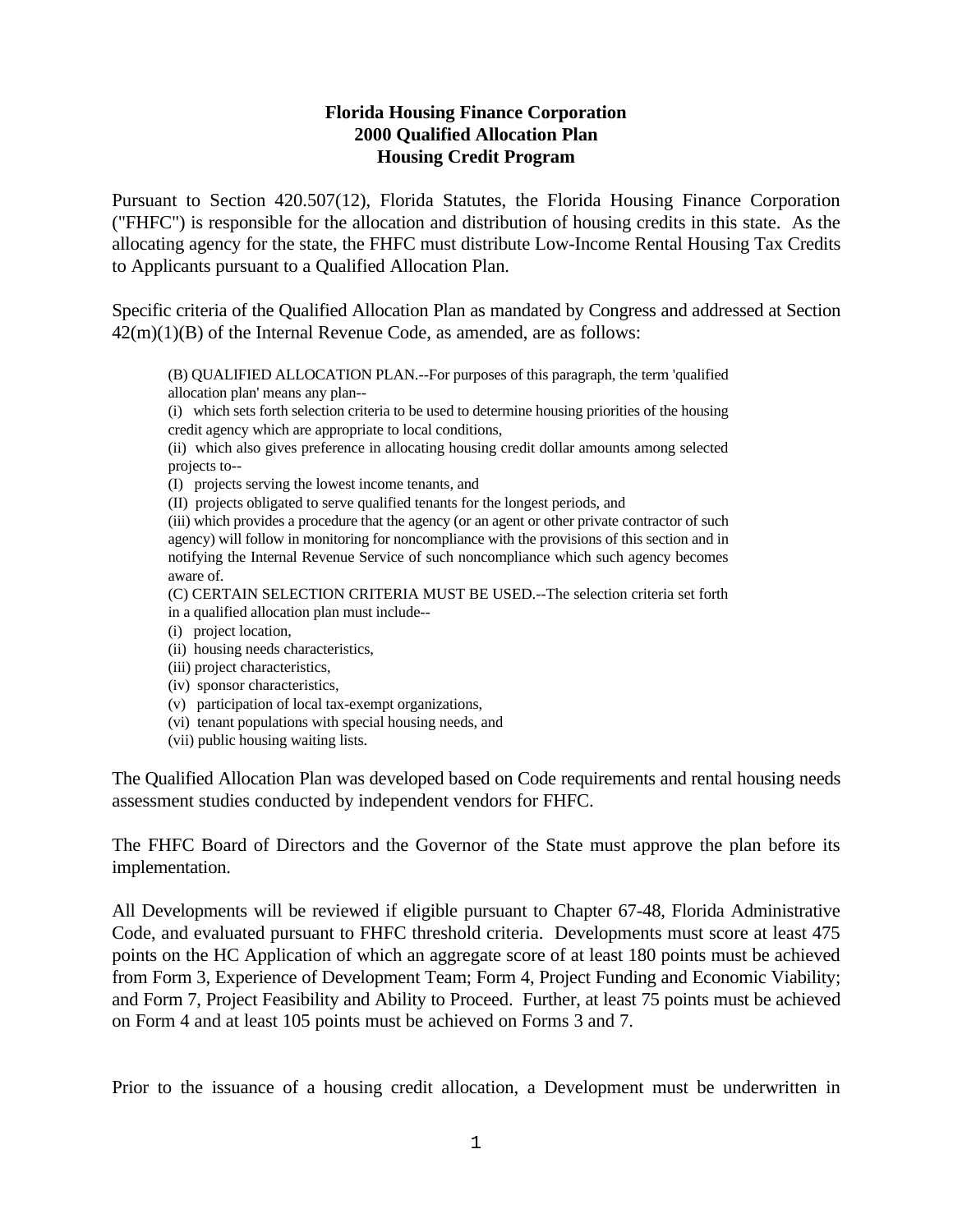accordance with Rule 67-48.026 and FHFC's credit underwriting guidebook in order to determine the Development=s feasibility, ability to proceed and the appropriate housing credit amount, if any. FHFC shall issue housing credits **only** in the amount needed for the financial feasibility and viability of a Development throughout the credit period. The issuance of housing credits or the determination of any allocation amount in no way represents or purports to warrant the feasibility or viability of the Development by FHFC.

The 2000 Housing Credit Allocation Authority will be awarded as follows:

- 1. Prior to the issuance of the Notice of Credit Availability, FHFC's Board can allocate a specific amount of housing credits to be set-aside for Demonstration Developments.
- 2. Initially, not less than 12% of the 2000 Allocation Authority amount as of April 21, 2000, shall be set-aside for Developments with Applicants qualified as Non-Profit pursuant to Rule 67-48.002(71), F.A.C. The FHFC is required by Section 42, IRC to allocate not less than 10% of its Allocation Authority to qualified Non-Profits. FHFC has determined that an initial allocation of 12% to qualified Non-Profits will ensure that the 10% requirement will be met in the event that all Developments included in the initial 12% do not receive an allocation. In order to achieve the initial 12% set-aside a tentative funding line will be drawn. Then, Applications from Non-Profit Applicants that meet scoring threshold requirements shall be moved into the tentative funding range, in order of their scores with Applicants whose Non-Profit entities are organized under Chapter 617, Florida Statutes, having priority, until the 12% set-aside is achieved. This will be accomplished by moving the lowest scored Application of a for-profit Applicant in the funding range down in ranking so it is ranked below the lowest Non-Profit Applicant within the funding range and moving the highest scored Non-Profit Applicant organized under Chapter 617, Florida Statutes below the funding range within the applicable Geographic Set-Aside pursuant to the QAP up in ranking so it is ranked one ranking space above the for-profit Applicant that was moved down in ranking. If no such Applicant exists, the highest Non-Profit Applicant organized under similar statutes from another state which is below the funding range within the applicable Geographic Set-Aside pursuant to the QAP, will be moved into funding range in the same manner as stated in the previous sentence. This procedure will be used again on or after October 1, 2000, if necessary, to ensure that the FHFC allocates at least 10% of its Allocation Authority for 2000 to qualified Non-Profit Applicants. Any for-profit Applicant so removed from the funding range will NOT be entitled to any consideration or priority for the receipt of current or future housing credits other than placement on the current ranking and scoring list in accordance with its score. Binding Commitments for housing credits from a future year will not be issued for Applicants so displaced. The last Non-Profit Applicant moved into the funding range, in order to meet the initial 12% set-aside or in order to meet the minimum 10% set-aside after October 1, 2000, will be fully funded contingent upon successful credit underwriting even though that may result in a higher Non-Profit set-aside.

After the full Non-Profit set-aside amount has been allocated, remaining Applications from Non-Profit organizations shall compete with all other Applications in the HC Program for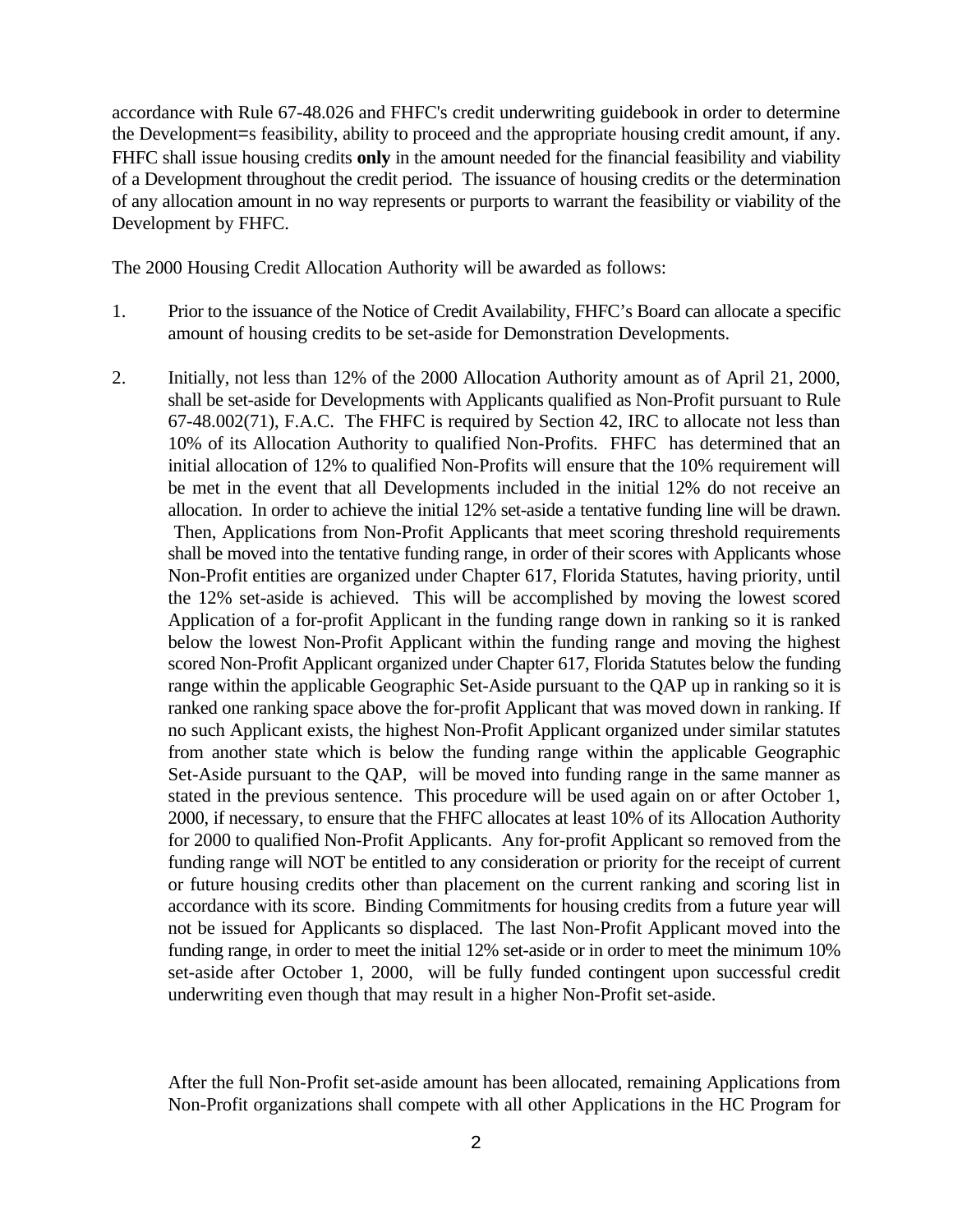remaining Allocation Authority.

3. Two hundred thousand dollars (\$200,000) in housing credits will be set-aside for those Applicants which meet all of the following criteria: (1) qualify for points on Form 22 for targeting their Developments for Farmworker/Fishing Workers; (2) meet the Application's threshold requirements; (3) choose on Form 22 to compete for the Rural Development 514/516 Set-Aside; (4) provide evidence to Florida Housing by October 1, 2000 of funding from U.S. Department of Agriculture Rural Development (USDA RD) programs RD 514 and/or RD 516; and (5) reserve 100% of their units for Farmworker/ Fishing Worker households. Applicants that choose on Form 22 to compete within the Rural Development 514/516 Set-Aside will not be eligible to compete within the Geographic Set-Aside within which the Development is located. Any remaining funds not designated for Developments within this Set-Aside, as of October 2, 2000, will be distributed in accordance with Paragraph 10. There will be no more than \$50,000 issued by Binding Commitment for CY 2001 housing credits for any Applicant that competes within this category. Binding Commitments will be issued in accordance with the following examples:

**Example 1:** An Applicant is ranked first in the Rural Development 514/516 Set-Aside and has requested \$375,000 in housing credits. The Applicant will be invited into credit underwriting and will be advised that a Preliminary Allocation, if issued, will not exceed \$250,000 in housing credits. If the Applicant fails to enter credit underwriting with this condition, it will be rejected and the next Applicant down in ranking will be chosen to enter credit underwriting.

**Example 2**: The two highest ranked Applicants in the Rural Development 514/516 Set-Aside have requested \$100,000 and \$175,000 in housing credits, respectively. The Applicant ranked second will be invited into credit underwriting and will be advised that a Preliminary Allocation, if issued, will not exceed \$150,000 in housing credits. If the Applicant fails to enter credit underwriting with this condition, it will be rejected and the next Applicant down in ranking will be chosen to enter credit underwriting.

After exhausting the list of qualified Applicants, any housing credits not allocated within the Rural Development 514/516 Set-Aside will first be allocated proportionally in accordance with the geographic distribution as stated in paragraph 6 to those Applicants that have received partial funding and then, if any credits remain, will be offered to the highest scoring Applicant meeting threshold that has not received funding. If an Applicant does not wish to receive the housing credits, the next highest scoring Applicant will be offered the credits.

4. One hundred thousand dollars (\$100,000) in housing credits will be set-aside for those Applicants which meet all of the following criteria: (1) meet the Application's threshold requirements; (2) choose on Form 22 to compete for the Rural Development 515 Set-Aside; and (3) provide evidence to Florida Housing by October 1, 2000 of funding from U.S. Department of Agriculture Rural Development (USDA RD) program RD 515. Applicants that choose on Form 22 to compete within the Rural Development 515 Set-Aside will not be eligible to compete within the Geographic Set-Aside within which the Development is located. There will be no Binding Commitments for CY 2001 housing credits for any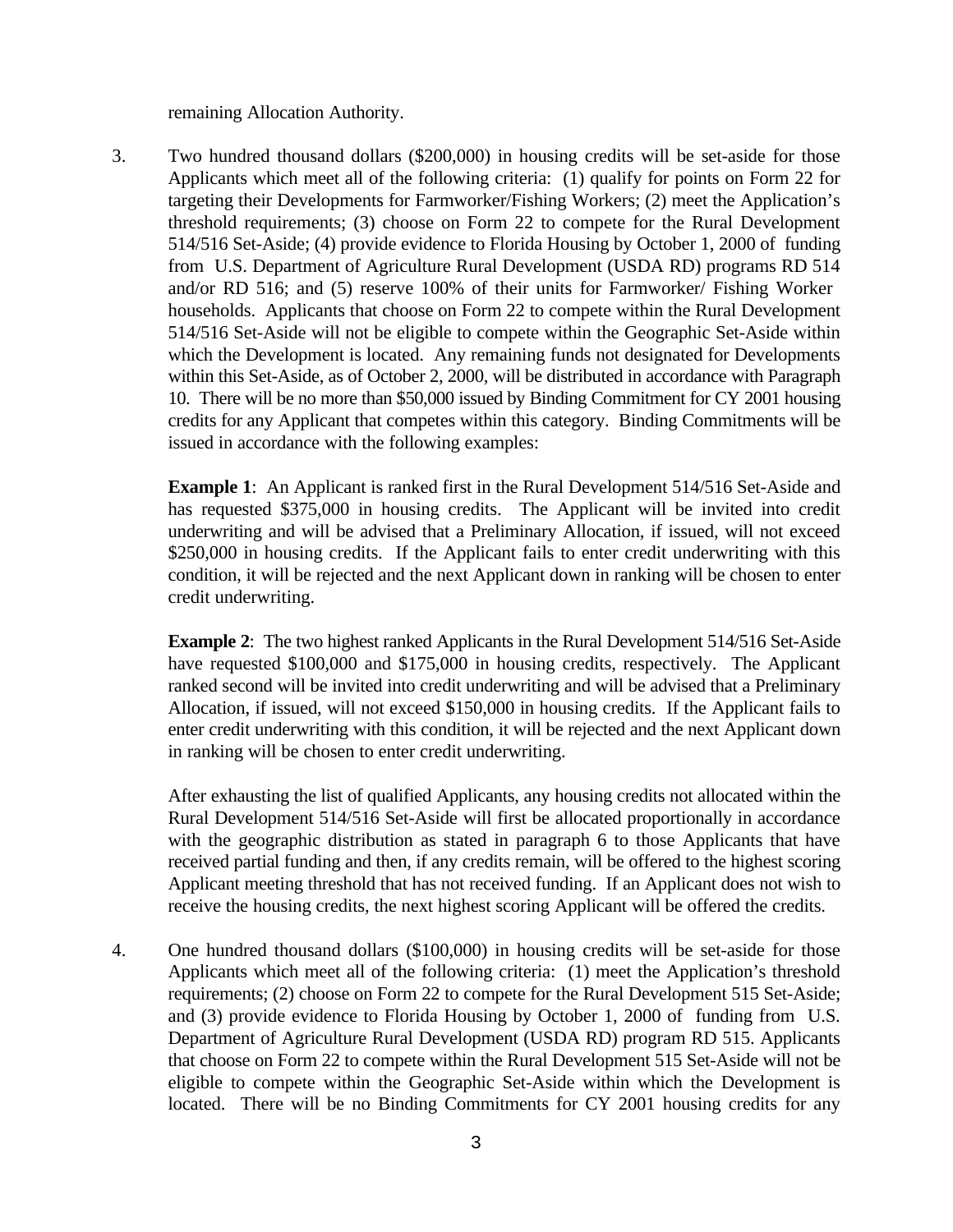Applicant that competes within this category. Any remaining funds not designated for Developments within this Set-Aside, as of October 2, 2000, will be distributed in accordance with Paragraph 10.

5. Three million dollars (\$3,000,000) in housing credits will be set-aside for those Applicants which meet all of the following criteria: (1) have qualified for points on Form 22 as an Urban In-Fill Development; (2) have provided evidence within its Application that it has received a "funding commitment" from the HOPE VI or Front Porch Florida program; (3) include one or more private-sector Developers among its general partner(s) or members; and (4) meet the Application's threshold requirements. Applicants that meet the above criteria will first compete within this HOPE VI/Front Porch Florida Set-Aside. Once the informal appeal process has been completed, those Applicants that receive partial or no funding will be moved into their respective Geographic Set-Aside and will be allowed to compete for housing credits within their Geographic Set-Aside. An Applicant that receives partial funding under the HOPE VI/Front Porch Florida Set-Aside will not be eligible to receive a Binding Commitment for the remaining amount of housing credits needed to finance the Development unless it successfully competes and obtains housing credits from within the Geographic Set-Aside within which it is located. For example: The top two ranked Applicants in the HOPE VI/Front Porch Florida Set-Aside request a combined total of \$2.5 million in housing credits and the third ranked Applicant (Applicant A) requests \$1 million in credits. As such, Applicant A would, pending Florida Housing's final approval, obtain \$500,000 in credits from the HOPE VI/Front Porch Florida Set-Aside. Applicant A would maintain its ranking within the HOPE VI/Front Porch Florida Set-Aside but would also then be ranked according to its score within its Geographic Set-Aside along with the Applicants that did not fall within the HOPE VI/Front Porch Florida Set-Aside funding range. In order for Applicant A to receive any additional funding beyond what it received for the HOPE VI/Front Porch Florida Set-Aside, it would have to be ranked within its Geographic Set-Aside funding range. If Applicant A received partial funding from within its Geographic Set-Aside, it would be eligible to receive a Binding Commitment. If Applicant A was not successful in obtaining any funding from within its Geographic Set-Aside, it would be invited into credit underwriting and advised, if a Preliminary Allocation is issued, that such Preliminary Allocation would not exceed \$500,000. If Applicant A decided not to accept the Invitation into Credit Underwriting, the next lower ranked Applicant that qualified for the HOPE VI/Front Porch Florida Set-Aside would be invited into credit underwriting. If this newly chosen Applicant (Applicant B) had been successful in being within the funding range within its Geographic Set-Aside and requested more than \$500,000 in credits, it would be ranked within the HOPE VI/Front Porch Florida Set-Aside, and also within its Geographic Set-Aside. The first \$500,000 in credits of its Preliminary Allocation, if issued, would come from the HOPE VI/Front Porch Florida Set-Aside and the remaining from its Geographic Set-Aside. In the event Applicant B requested less than \$500,000, it would be removed from its Geographic Set-Aside ranking and moved into the HOPE VI/Front Porch Florida Set-Aside ranking. If Applicant B requested more than \$500,000 and was not successful in getting within its Geographic Set-Aside funding range, it would be invited into credit underwriting and be advised that it would not receive a Preliminary Allocation for more than \$500,000. The steps previously written above would be followed if Applicant B declined the Invitation into Credit Underwriting. The previously discussed procedure would be repeated until all of the \$3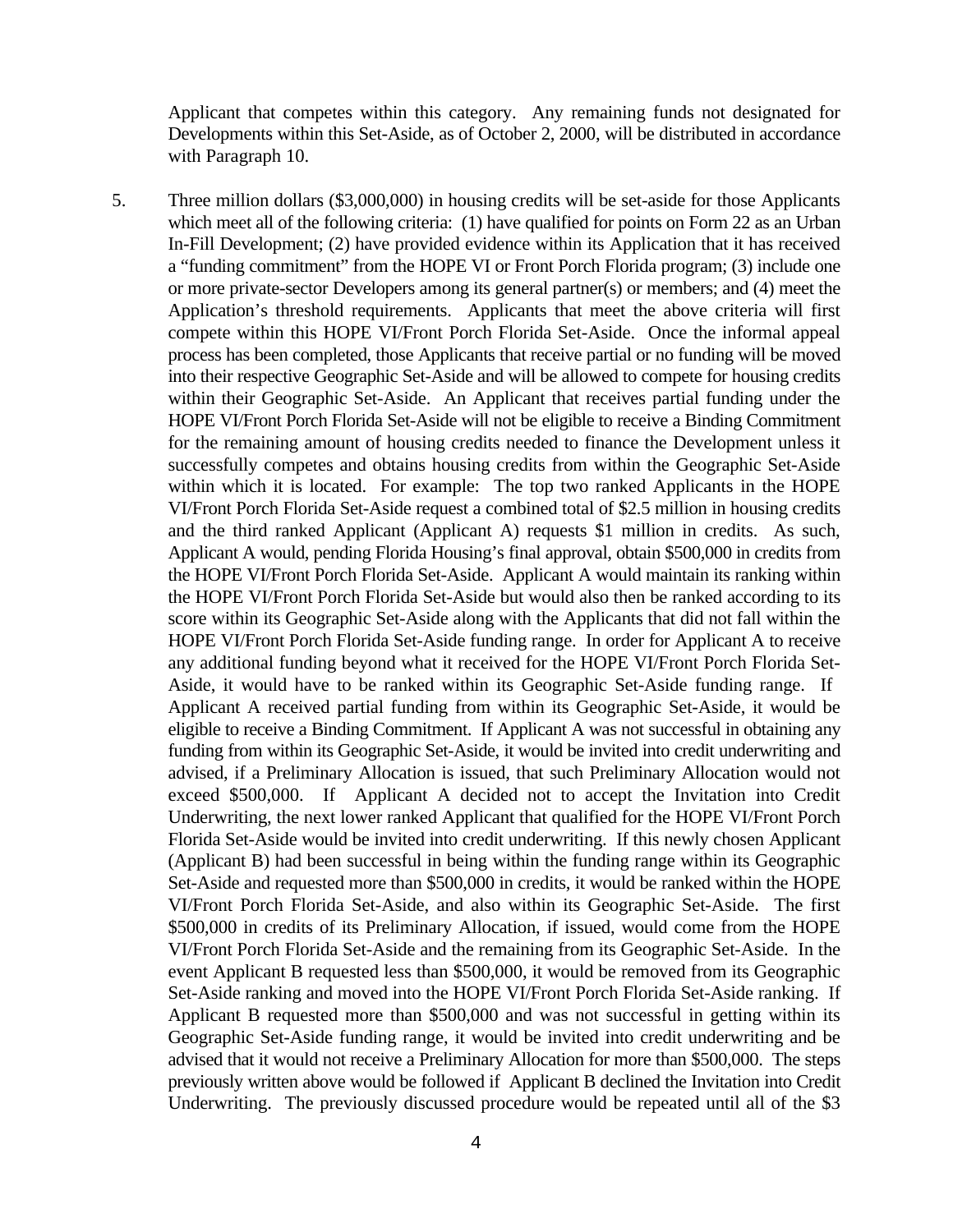million set aside for HOPE VI/Front Porch Florida was reserved for Developments or there are no Applicants that qualify for the Set-Aside or no Applicants that qualify that are willing to go into credit underwriting.

After exhausting the list of qualified Applicants, any housing credits not allocated within the HOPE VI/Front Porch Florida Set-Aside will first be allocated proportionally in accordance with the geographic distribution as stated in paragraph 6 to those Applicants that have received partial funding and then, if any credits remain, will be offered to the highest scoring Applicant meeting threshold that has not received funding. If an Applicant does not wish to receive the housing credits, the next highest scoring Applicant will be offered the credits.

6. The geographic distribution is based on the most recent statewide market study:

| Large County Allocation Authority:         | 64% |
|--------------------------------------------|-----|
| <b>Medium County Allocation Authority:</b> | 26% |
| <b>Small County Allocation Authority:</b>  | 10% |

- 7. Any returned housing credits as of April 21, 2000 plus the housing credit allocation authority received based on the per capita calculation less any amount obligated to be allocated pursuant to existing Binding Commitments, less the \$300,000 in the Rural Development Set-Asides and less the \$3,000,000 in the HOPE VI/Front Porch Florida Set-Aside, will be allocated pursuant to the set-asides described in Paragraph 6 above and subject to Paragraph 8 below. If any Geographic Set-Aside category (small, medium, or large) fails to utilize its entire allocation amount, the remaining housing credits will be awarded to the next highest scoring Applicant, regardless of Geographic Set-Aside.
- 8. FHFC's goal is to have a diversified rental housing portfolio. Therefore, its special targeting goal is to allocate credits to a minimum of three Elderly Developments, one Farmworker/Fishing Worker Development excluding any Developments funded under the Rural Development Set-Asides, one Urban In-Fill Development in which at least 75% of the set-aside units are located in one or more High Rise buildings (7 stories or higher), and to two additional Urban In-Fill Developments regardless of Geographic Set-Aside to the extent funds are available. The Urban In-Fill Developments funded within the HOPE VI/Front Porch Florida Set-Aside, as stated in paragraph 5 above, will count toward meeting the goal of funding one Urban In-Fill Development in which at least 75% of the set-aside units are located in one or more High Rise buildings (7 stories or higher), and two additional Urban In-Fill Developments. No action, though, will be taken to move an Elderly Development from below to above the tentative funding line in order to achieve the goal of three Elderly Developments if 20% or more of the allocation authority amount as of April 21, 2000 is tentatively allocated to Elderly Developments already above the tentative funding line. Applicants may choose to commit to one of these categories on Form 22 of the Application. Any adjustments made in the ranking of Developments to meet the special targeting goal will be made after any necessary adjustments have been made to insure FHFC has met its 12% Non-Profit set aside and no additional adjustments will be made to achieve the special targeting goal if the Executive Director determines, based on a negative recommendation from the underwriter, that an Elderly, Farmworker/Fishing Worker or Urban In-Fill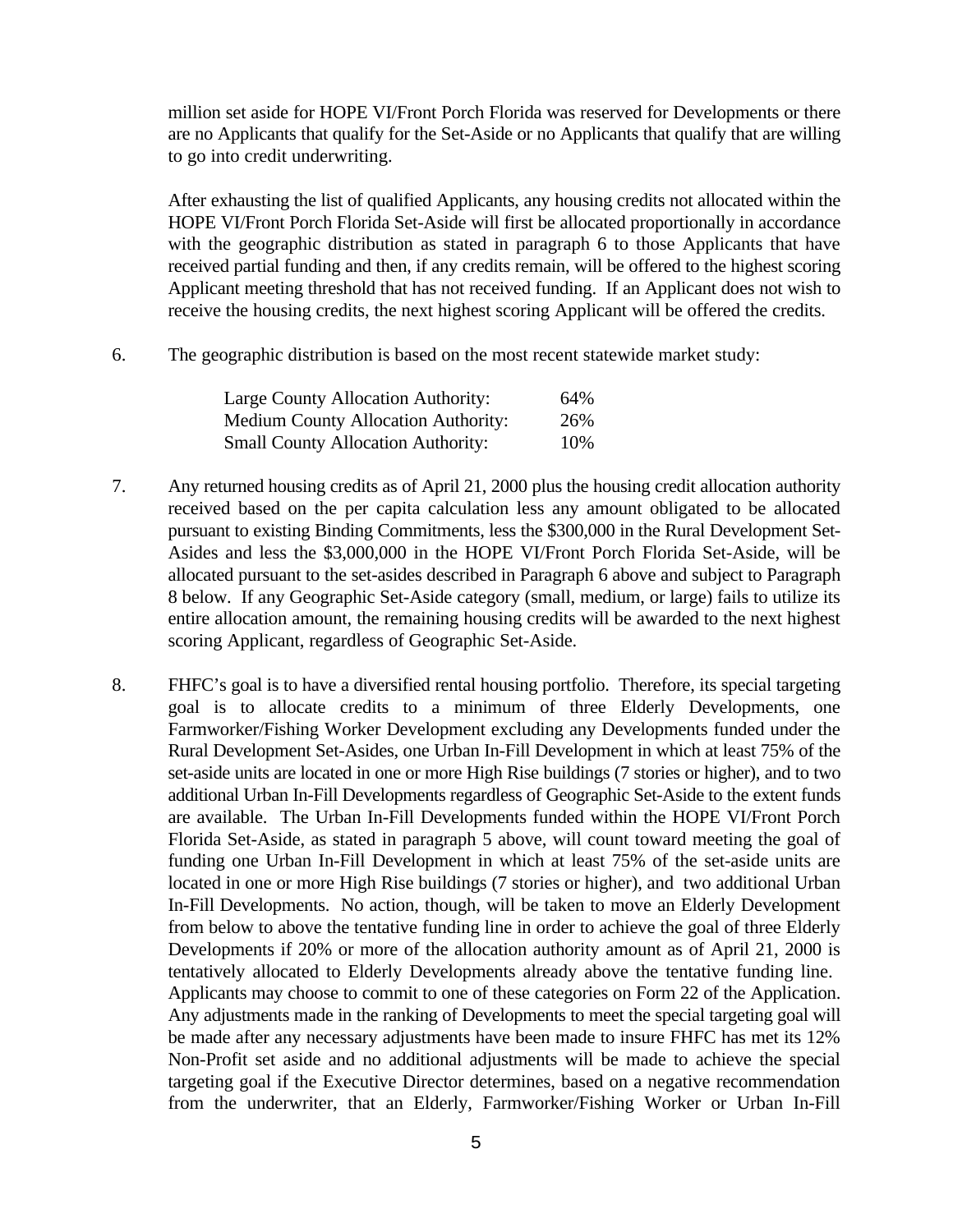Development, in the initial funding range, will not receive a credit allocation.

The special targeting goal will be achieved by first looking at those Developments above the tentative funding line (drawn for the purpose of this procedure) to determine if the special targeting goal has been met. The Elderly special targeting goal will be met if at least three Elderly Developments are in the tentative funding range or at least 20% of the allocation authority amount as of April 21, 2000 is tentatively allocated to Elderly Developments in the tentative funding range. If more than 20% of the April 21, 2000 allocation amount is tentatively allocated to Elderly Developments by virtue of their scores, no action will be taken to reduce the amount allocated to Elderly Developments.

If the special targeting goal has not been met, those Developments required to meet the special targeting goal that have achieved threshold requirements shall be moved into the funding range within their Geographic Set-Aside, using the following procedure. The procedure described below will be followed to bring each Development required for special targeting into the funding range. An exception to the procedure is that an Elderly Development that is below the tentative funding line that is located in a different county than Elderly Development(s) in the tentative funding range will be moved up in ranking into the funding range before an Elderly Development located in the same county as an Elderly Development already in the tentative funding range. Special targeting Developments will be funded in the following sequence, to the extent possible: first, a Development targeting Elderly, then a Development targeting Farmworker/Commercial Fishing Worker, then a Development located in an Urban In-Fill. If funds remain, this sequence, excluding Farmworker/Commercial Fishing Worker, will be repeated as necessary until all available allocation authority is used. The highest scoring Applicant meeting threshold that is in the special target category chosen to be moved into funding will be chosen first to determine if it can be moved into the funding range. If not, then the next highest scoring Applicant meeting threshold with the same special target category will be chosen to determine if it can be moved into the funding range. This will be repeated as many times as needed until an Applicant in that special target category has been selected. In the event no Applicants, meeting the special targeting criteria sought, can be brought into the funding range, the highest scoring Applicant meeting threshold in the next special target will be chosen. For example, if a Development targeting Elderly was needed but none could be brought into the tentative funding range, then, if needed, an attempt would be made to move a Farmworker/Commercial Fishing Worker Development into the funding range. Further explanation can be found in Situation C below. In the event there is any remaining allocation available after meeting the Non-Profit set-aside and special targeting goals, the remaining allocation will be distributed to Applicants in scoring rank order within Geographic Set-Asides.

The movement of Developments needed to meet the special targeting goals will be accomplished by moving the highest scoring Development meeting threshold required to meet special targeting from its current ranking to the first ranking position below the tentative funding line within its Geographic Set-Aside. An exception to picking the highest scoring Development is explained is Situation E below. Then the lowest scoring Applicant in the current funding range not required to meet the 12% Non-Profit set-aside or the special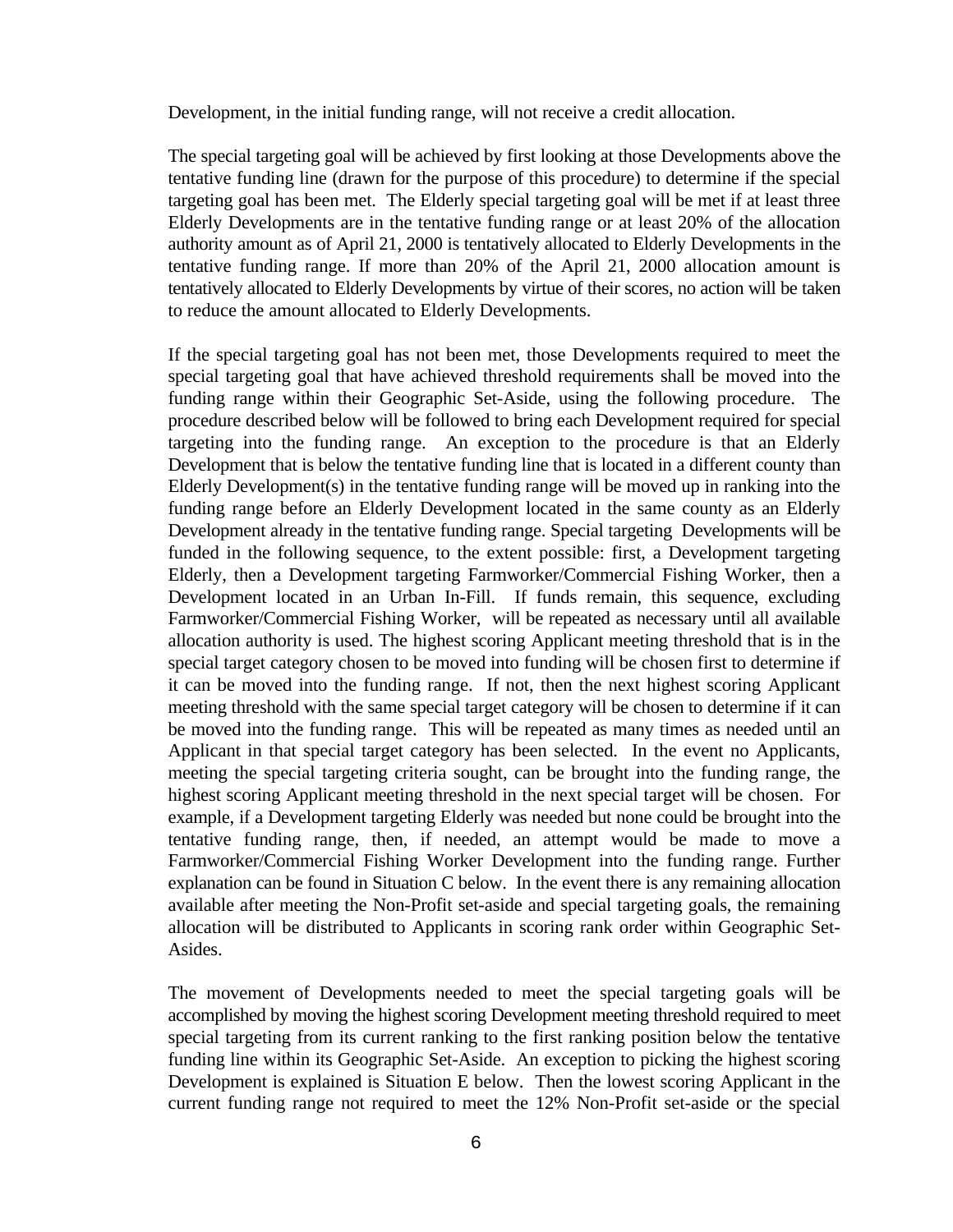targeting goal will be moved down in ranking to be ranked below the Applicant moved up to meet special targeting. This will be repeated as many times as it takes to get the Applicant required for special targeting into the funding range.

If all Applicants in the funding range are required to meet the 12% Non-Profit set-aside or are required to meet special targeting, no action will be taken within the Geographic Set-Aside. Further, if the movement down in ranking of those Applicants in the funding range not required to meet the 12% Non-Profit set-aside or not required to meet the special targeting goal will not bring the Applicant required to meet special targeting into the funding range, no action will be taken. For example, if the last ranked Applicant in the tentative funding range is required to meet the special targeting goal and requires \$1,500,000 in credits of which \$1,000,000 is in the form of a Binding Commitment, then the movement down in ranking of any number of Applicants requiring \$1,000,000 or less in funds will not take place because their movement will not force the Applicant needed to meet special targeting, into the tentative funding range. The next highest scoring Applicant required to meet the same special targeting which is located in a different Geographic Set-Aside will be picked to determine if it can be moved into the funding range, using the procedure described above. This procedure will be repeated as many times as it takes to meet the special targeting goal or until all funds have been assigned. Any Applicant so removed from the funding range will NOT be entitled to any consideration or priority for the receipt of current or future housing credits other than placement on the current ranking and scoring list in accordance with its score. Binding Commitments for housing credits from a future year will not be issued for Applicants so displaced.

To further explain the above procedure for obtaining the special targeting goals the following examples are provided:

**Situation A**: There is a need to bring two Elderly Applicants and two Urban In-Fill Applicants above the tentative funding line in order to meet the special targeting goal. Below the tentative funding line, there are two Elderly Applicants (E1 and E2) which meet threshold requirements with scores of 590 and 580 points. These two Elderly Applicants, if tentatively funded, will not bring the amount allocated to Elderly Developments above the 20% allocation limit. Additionally, there are two Urban In-Fill Applicants (U1 and U2) which meet threshold requirements with scores of 600 and 585 points. The first Applicant picked in an attempt to bring it above the funding will be E1 for it is the highest scoring Development targeting Elderly.

Applicant E1 is located in the medium county set-aside and ranked in tenth position. Three million dollars in credits have been allocated to the medium county set-aside. There are three Applicants above the funding line, R1, NR2, and R3, ranked respectively. The "R" at the beginning of a Applicant's name means the Applicant is required to either meet the 12% setaside or one of the special targeting goals. A "NR" at the beginning of an Applicant's name means the Applicant is not required for any special purpose. NR and R Applicants are in the tentative funding range. R1 Applicant is requesting \$1,500,000 in housing credits. NR2 is requesting \$1,000,000. R3 is requesting \$750,000 but, with the current ranking and because R1 and NR2 are requesting \$2,500,000, there is only \$500,000 available (\$3,000,000 medium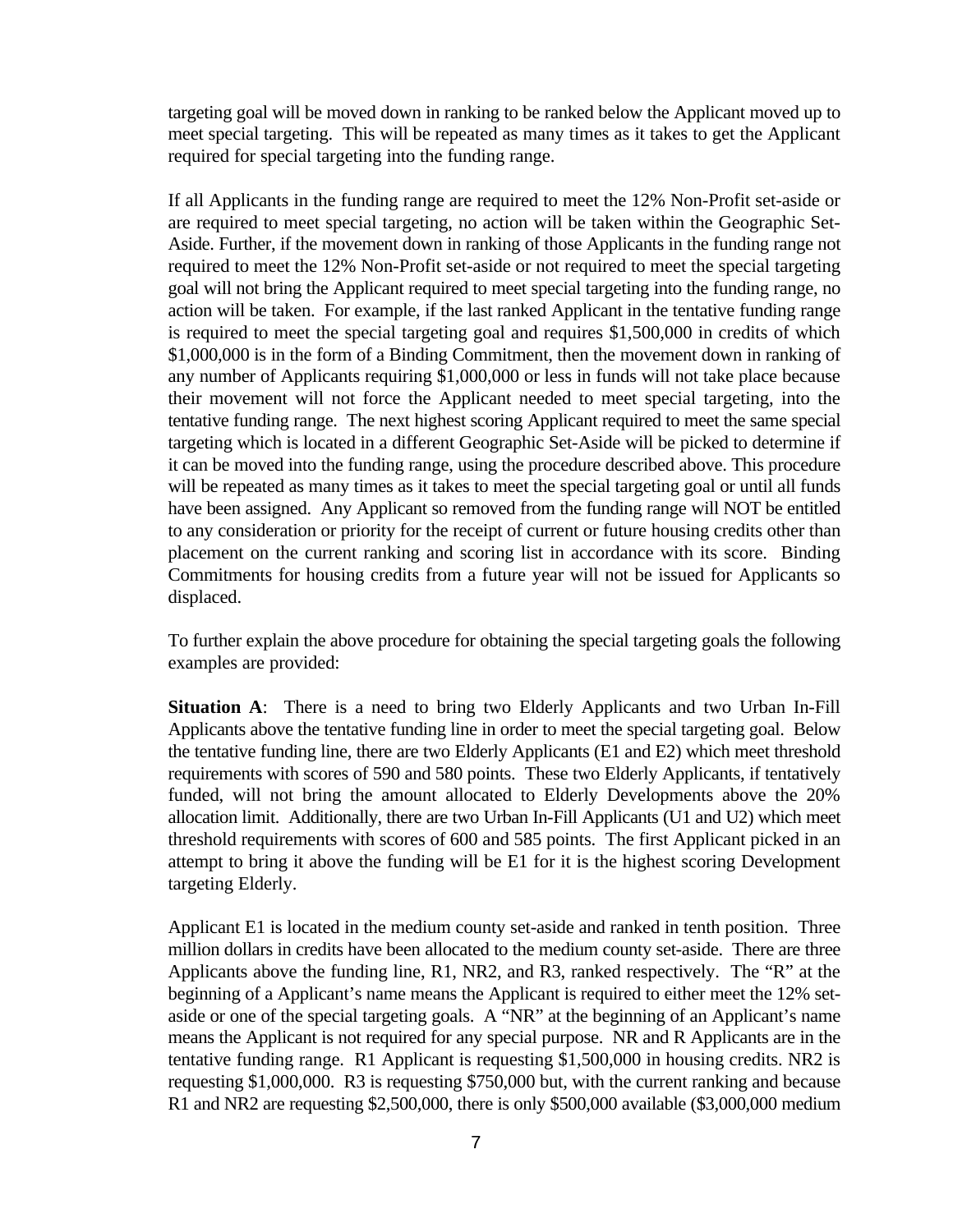county allocation minus \$2,500,000) for R3.

In order to bring E1 into the funding range, it will be brought up in ranking to fourth position. NR2 will then be brought down one position below E1 in ranking. This puts E1 into third position. Therefore, the Applicants now in the funding range are: R1 in first position, requesting \$1,500,000; R3 in second position, requesting \$750,000; E1 in third position, requesting \$500,000; and NR2 in fourth position requesting \$1,000,000 with only \$250,000 available in credits to fund it (\$3,000,000 minus \$1,500,000 minus \$750,000 minus \$500,000). Applicant U1 would then be picked to determine if it could be moved into funding range. If it could be, then Applicant E2 would be picked. If Applicant U1 could not be moved into funding range then an attempt would be made to move Applicant U2 followed by an attempt to move Applicant E2.

**Situation B:** Everything remains the same as above but E1 is requesting \$1,000,000 in credits. In this situation after E1 is moved into third position, there would be no funds available to fund NR2 (3,000,000 minus \$1,500,000 minus \$750,000 minus \$1,000,000 equals negative \$250,000). Therefore, E1 would have \$750,000 in 2000 credits and the remainder in year 2001 credits. NR3 would be ranked below the tentative funding line and would receive no credits.

**Situation C:** Everything remains the same as the beginning of Situation 1 with the ranking being R1, NR2 and R3, except Applicant R3 has requested \$1,500,000 in housing credits with \$500,000 available in credits to fund it in the current cycle [\$3,000,000 minus \$1,500,000 (R1) minus \$1,000,000 (NR2) minus 1,500,000 (R3) equals negative \$1,000,000]. In this event, moving NR2 down in ranking would not force E1 into the funding range because Applicants R1 and R3 would fully utilize the \$3,000,000 allocated to medium counties. Therefore, E1 would not be moved up in ranking and the ranking R1, NR2, R3 would remain the same. Applicant E2, the next highest scoring Development targeting Elderly needed to meet special targeting, would then be picked to see if it could be moved into the tentative funding range.

**Situation D**: Everything remains the same as above but all the Applicants in the tentative funding range have an "R" in front of their name. In this instance, E1 would not be picked to be moved into the funding range because all the Applicants in the tentative funding range are required to either meet the Non-Profit set-aside or to meet the special targeting goal. Applicant E2 would be chosen because it is the next highest scoring Development targeting Elderly. If E2 was in a Medium County, then U1 would be chosen if it was located in a geographic category other than Medium.

**Situation E**: This situation is unlike those above. There is a need to bring one Elderly Development above the tentative funding line but its request amount cannot exceed \$900,000 for this would bring the amount tentatively allocated to Elderly Developments over the 20% limit. There are two Elderly Developments, E1 and E2, below the tentative funding line that meet threshold and have scores of 610 and 574, respectively. E1 is requesting \$1,050,000 in credits and E2 is requesting \$750,000 in credits. E1 would not be chosen in an attempt to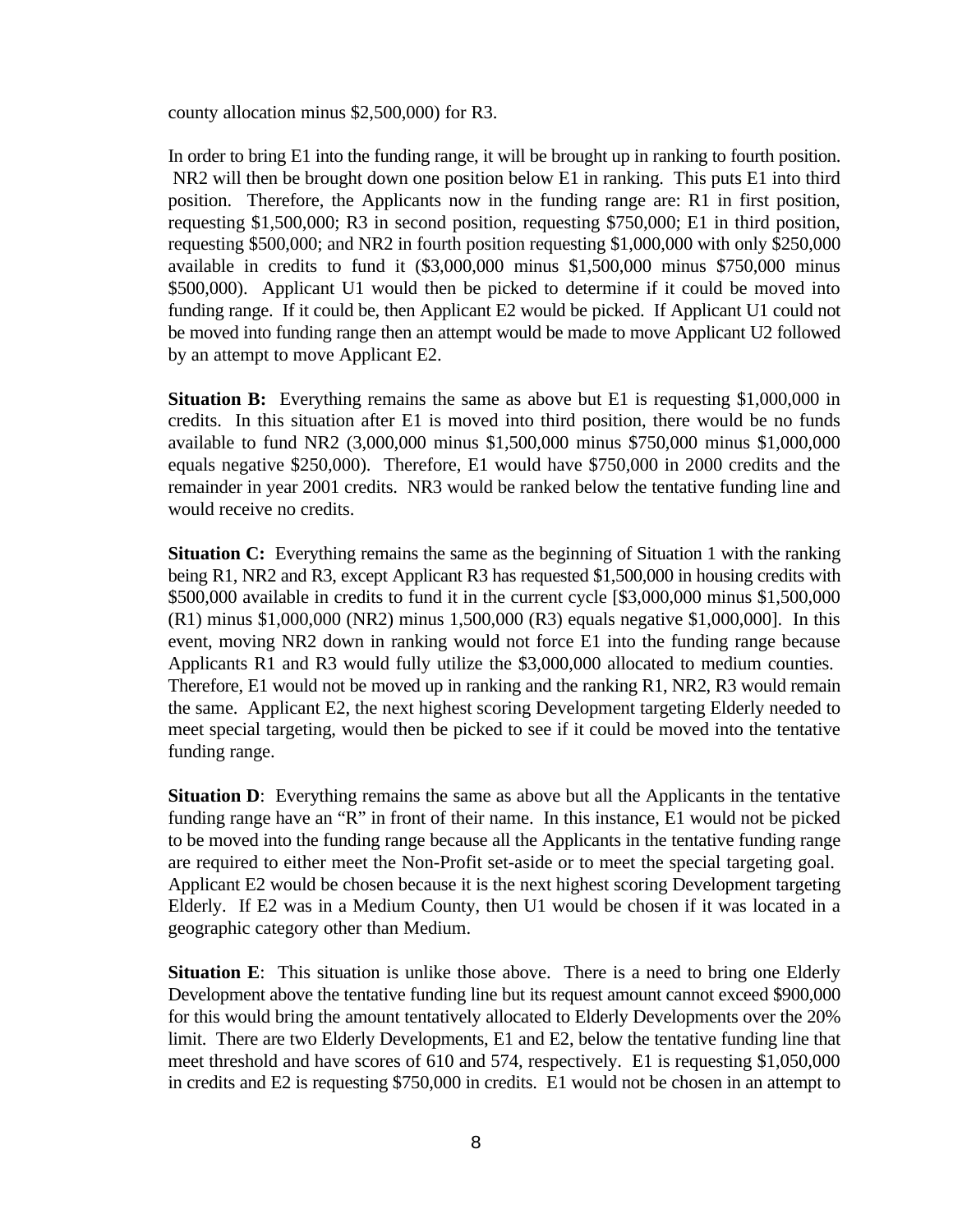move it above the funding line even though it has the higher score because the amount it is requesting will bring the amount tentatively allocated above the 20% limit. An attempt will be made to move E2 into the funding range.

**Situation F**: The situation is the same as Situation E with the exception E2 is requesting \$950,000. In this event, no action will be taken because moving E1 or E2 into the tentative funding range will bring the amount tentatively allocated to Elderly Developments over the 20% limit.

**Situation G**: This situation is completely different than those above. FHFC Board has approved the Final Ranking and Scoring Spreadsheet which includes three Elderly Applications in the funding range. The three Elderly Applications are invited into credit underwriting but one of the Elderly Applications is unable to successfully complete credit underwriting or receives a negative recommendation from the credit underwriter. The credits reserved for this Application will be first used to fund those Applications that have been partially funded. The funds will be distributed on a pro rata basis per the geographic distribution. If any funds remain, the highest scoring Application, regardless of geographic distribution, which had not been invited into credit underwriting will be invited into credit underwriting. **An Elderly Application below the funding line will have no priority.**

- 9. Any additional allocation authority received by FHFC from the national pool or returned housing credits between April 21, 2000 and September 30, 2000 will be used (i) to fund any Development that has been partially funded by the geographic distribution mandated in Paragraph 6 and then (ii) to fund the next highest scoring Application on the waiting list regardless of geographic distribution or the special targeting goal until all available housing credits are allocated.
- 10. Any allocation authority received on or after October 1, 2000 will be used (i) to fully fund any Application that has been partially funded by the method described in paragraph 9 above and then (ii) to fund the next highest scoring Application on the waiting list regardless of geographic distribution or the special targeting goal until all available tax credits are allocated. If any post-September allocation authority remains, it shall be treated in accordance with the IRS Stacking Regulations.
- 11. Any Application receiving a partial allocation will receive a Binding Commitment for the remaining amount as determined by FHFC's underwriter and approved by the FHFC. However, Applications competing within the Rural Development or HOPE VI/Front Porch

Florida Set-Asides will receive limited or no Binding Commitment, pursuant to Paragraphs 3, 4 and 5.

12. In the event of a federally declared disaster, any allocation authority not preliminarily allocated, as well as any authority remaining after November 1, 2000, may be diverted to one or more federally declared disaster areas.

## **I. Selection Criteria**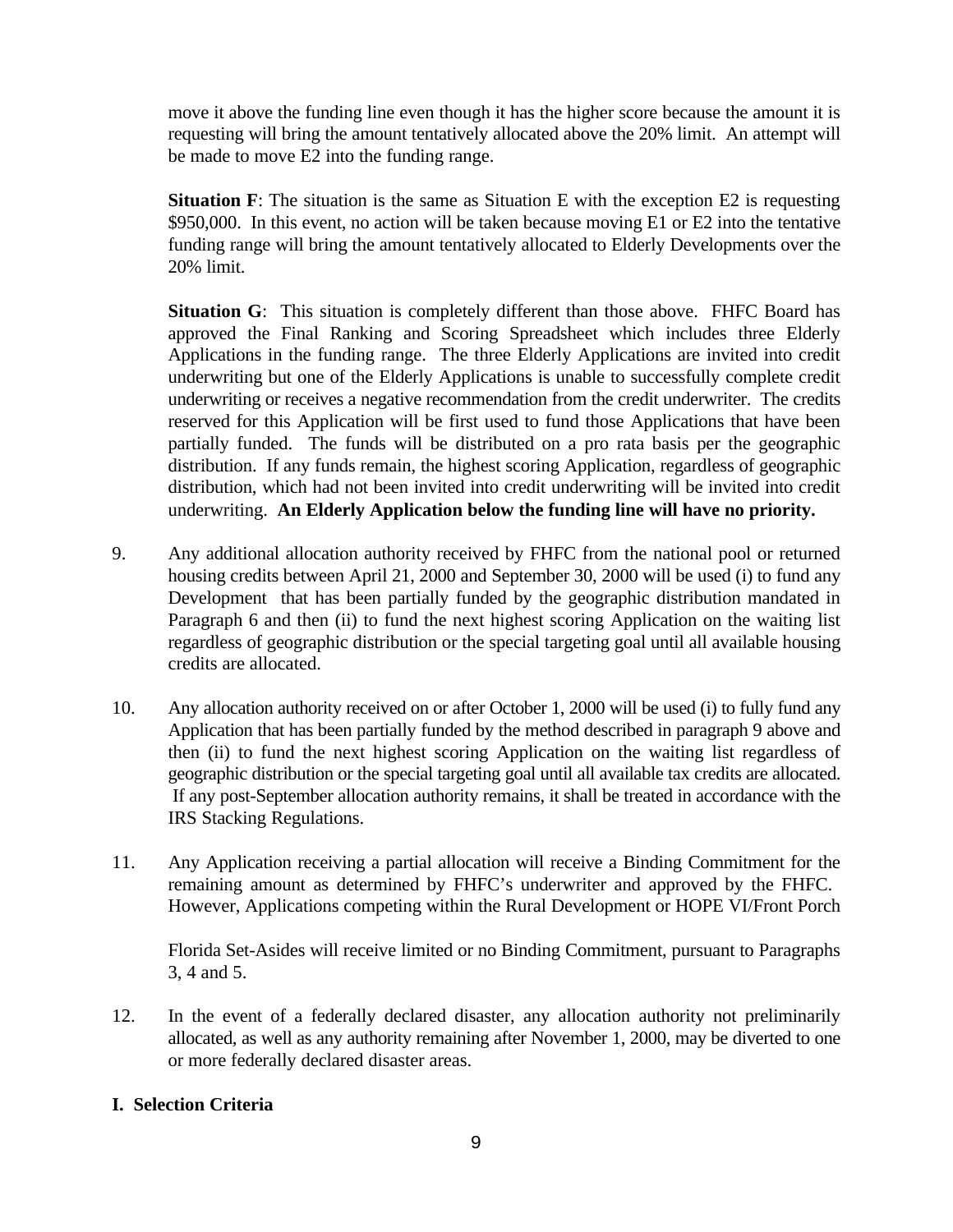Upon receipt of a completed Housing Credit Application pursuant to FHFC rule requirements and notification of an open credit allocation cycle, FHFC shall score and rank the Application according to the following required selection criteria and the priorities set forth in II below.

A. Location

- \* Developments which are located in qualified Urban In-Fill areas will be targeted.
- \* Counties within the state are divided into 3 groups according to population and housing needs. The geographic distribution plan is as follows:

| 64% Allocation Authority:                | <b>Large Counties</b>  |
|------------------------------------------|------------------------|
| 26% Allocation Authority:                | <b>Medium Counties</b> |
| 10% Allocation Authority: Small Counties |                        |

- \* Specific criteria for the Geographic Set-Aside category, and the Urban In-Fill area targeting category are addressed in the Application at Form 2 entitled **Portfolio Diversification and Geographic Distribution** and Form 22 entitled **Special Targeting**, respectively, which are incorporated by reference in the FHFC rules.
- B. Housing Needs Characteristics:
	- \* Developments which meet state, regional and local housing needs will be targeted.
	- \* Developments which are designed for families and have three or more bedroom type units will be targeted.
	- \* Developments which are designed to attract, serve and keep the Elderly will be targeted.
	- \* Developments which are designed to attract and serve Farmworker/Fishing Worker families will be targeted.
	- \* Developments which are 50 units or less will be targeted.
	- \* An Urban In-Fill Development in which at least 75% of the set-aside units are located in one or more High Rise buildings (7 stories or higher) will be targeted.

These categories are specifically addressed in the Application Package at Forms 2, 7 and 22 entitled **Portfolio Diversification and Geographic Distribution, Project Feasibility and Ability to Proceed** and **Special Targeting,** respectively, which are incorporated in FHFC rules by reference.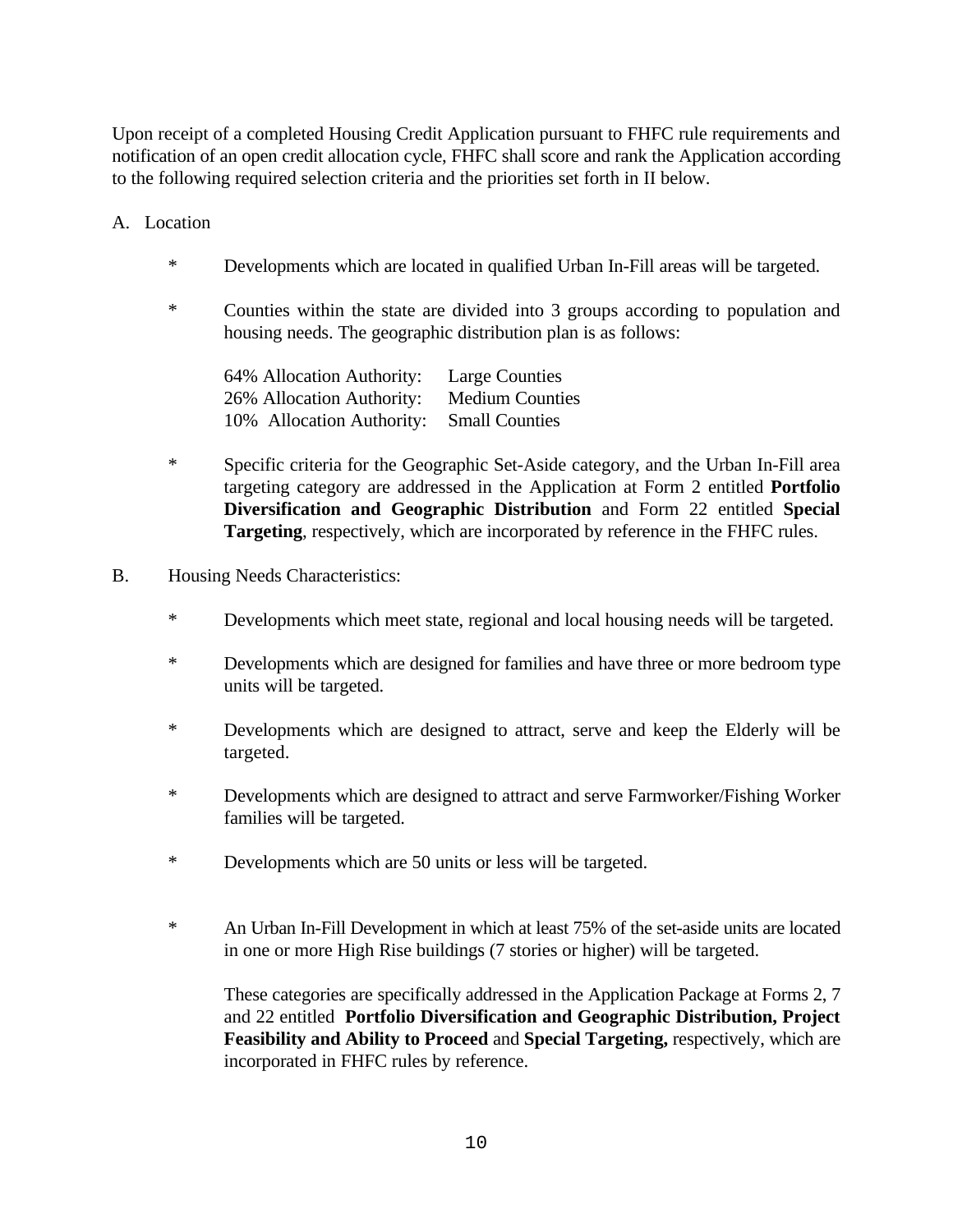- C. Development Characteristics:
	- \* Developments which offer the most efficiency in development and thereby the best and most efficient use of the housing credits will be targeted in the following categories:
		- Experience of Development Team
		- Project Funding and Economic Viability
		- Feasibility and Ability to Proceed
		- Leveraging
		- Equity Realized from Sale of Credits
		- Energy Conservation

 Forms 3, 4, 7, 10 and 21 of the Application specifically address these categories and are incorporated in FHFC rules by reference.

\* Developments which offer tenant services will be targeted.

 Form 8 of the Application entitled **Tenant Programs** specifically addresses this category and is incorporated in FHFC rules by reference.

- \* Developments which address family housing will be targeted.
- \* Developments which address Elderly housing will be targeted.

This criterion is specifically addressed in the Application at Forms 7 and 22 entitled **Project Feasibility and Ability to Proceed** and **Special Targeting**, respectively, which are incorporated in FHFC rules by reference.

- D. Sponsor Characteristics:
	- \* Both non-profit and for-profit sponsors/developers may participate in the program without limitation, other than the Code requirement for a 10% non-profit set-aside.
	- \* Applications will be rejected if the Applicant, an Affiliate of the Applicant, or a partner of a limited investment partnership have existing Developments that fail to

comply with Chapter 67-48, F.A.C., Section 42 of the Internal Revenue Code, the recorded Extended Use Agreement, or other FHFC programs.

\* If any Applicant, an Affiliate of an Applicant, or a partner of a limited investment partnership is determined by the FHFC to have engaged in fraudulent actions or to have deliberately misrepresented information within the current Application or in any previous Applications for financing or housing credits administered by the FHFC, the Applicant and any of Applicant's Affiliates will be ineligible to apply for any program administered by the FHFC for two fiscal years, which will begin from the date the Board approves the disqualification of the Applicant's Application.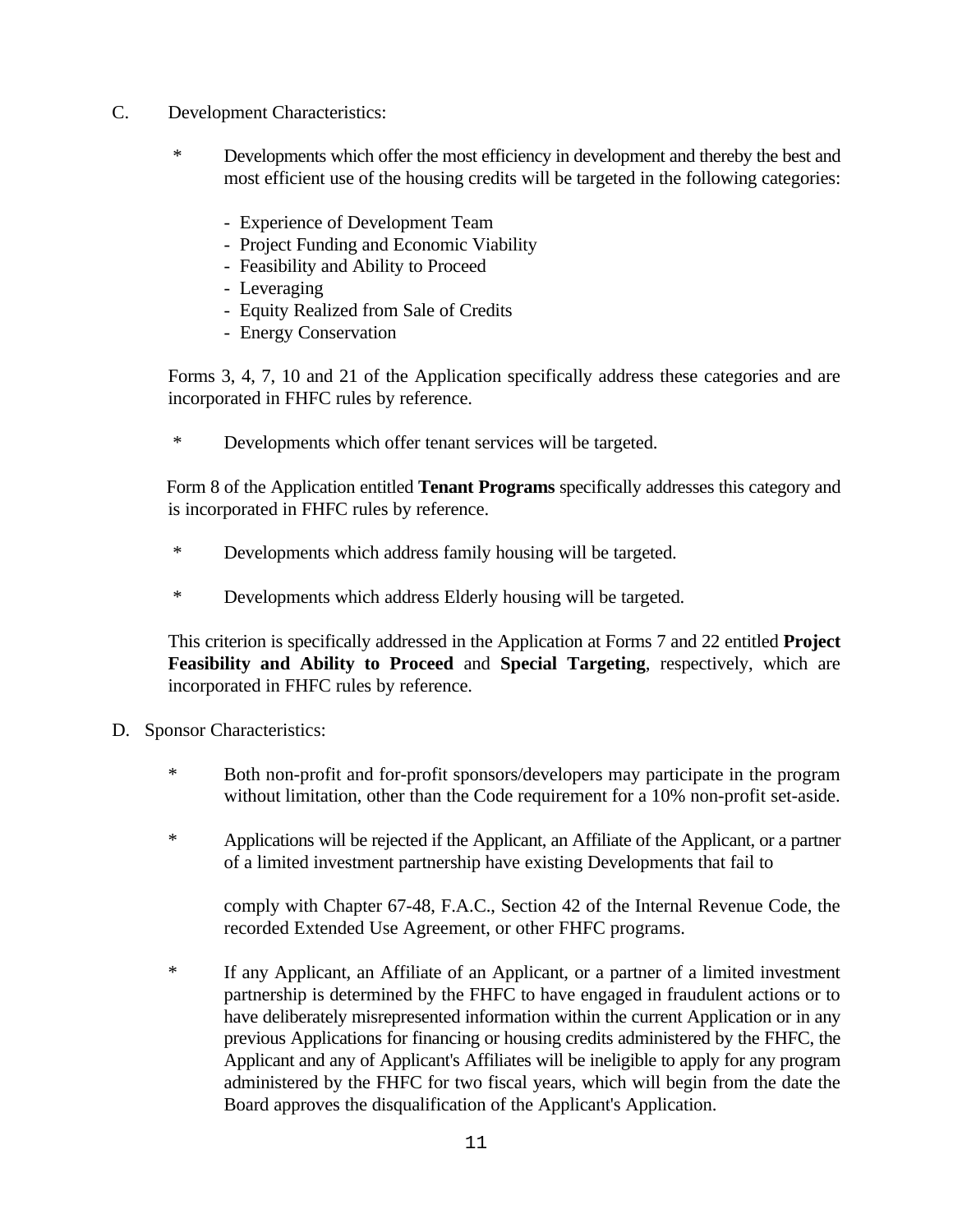These criteria are addressed in Forms 1 and 3 entitled **Applicant and Project** and **Experience of Development Team** which are incorporated in FHFC rules by reference.

- E. Tenant Populations With Special Housing Needs:
	- \* Developments which will serve large families will be targeted.
	- \* Developments which will serve the Elderly will be targeted.
	- \* Developments which will serve Farmworker/Fishing Worker will be targeted.
	- \* Developments which will design 1% of their units to be handicapped accessible per ANSI standards will be targeted.

These criteria are specifically addressed at Form 22 entitled **Special Targeting** which is incorporated in FHFC rules by reference.

- F. Participation of Local Tax-Exempt Organizations:
	- \* Developments sponsored by local (Florida) tax-exempt organizations will be targeted.

This criterion is specifically addressed in the Application at Form 1 entitled **Applicant and Project Data**, which is incorporated in FHFC rules by reference.

- G. Public Housing Waiting Lists:
	- \* Developments are required to actively seek persons on public housing waiting lists.

This criterion is specifically addressed in the Application as a threshold requirement and is incorporated in FHFC rules by reference.

## **II. Priorities**

- A. Developments which serve either Elderly, Large Family, Farmworker/Fishing Worker, Developments financed with USDA RD 514 and/or RD 516 that reserve 100% of their units for Farmworker/Fishing Worker households, Developments financed with USDA RD 515, or Developments which are located in an Urban In-Fill area, including those which have received a funding commitment from the HOPE VI or Front Porch Florida program, will be targeted.
	- \* This criterion is specifically addressed in the Application at Form 22 entitled **Special**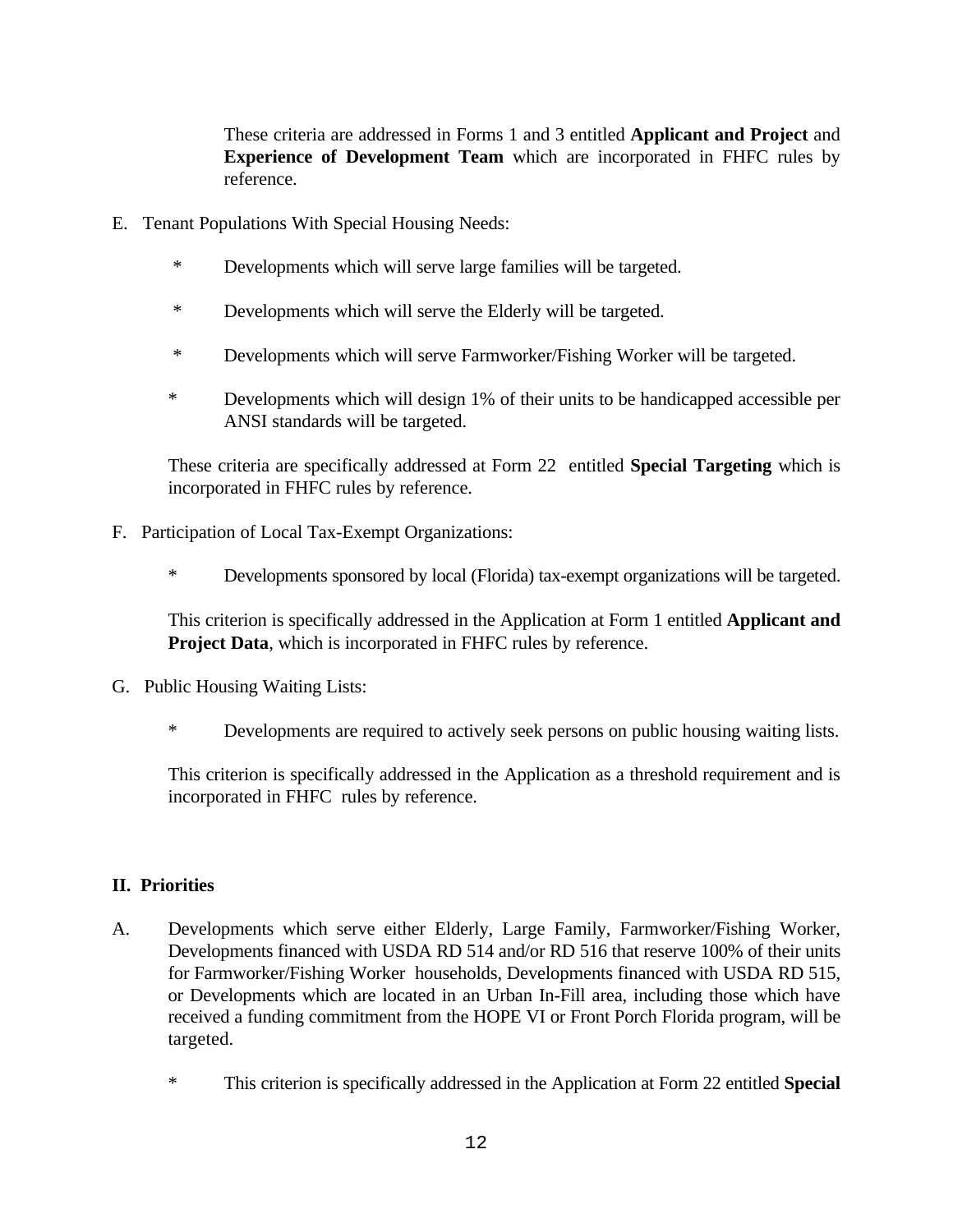### **Targeting** and in Paragraphs 3, 4, 5, and 8 above.

- B. Developments which realize the highest net equity through syndication or direct sale and receive the greatest amount of the equity prior to or simultaneous with closing of construction financing will be targeted.
	- \* This criterion is specifically addressed in the Application at Form 21 entitled **HC Equity Leveraging** which is incorporated by reference in FHFC rules.
- C. Developments which will serve the lowest income families will be targeted.
	- \* This criterion is specifically addressed in the Application at Form 20 entitled **Commitment to Provide Set-Aside Units Beyond the Minimum Set-Aside Selected** which is incorporated by reference in FHFC rules.
- D. Developments which will waive the option to convert the set-aside units to market after year 14 and extend the set-aside period beyond the required 30 year period will be targeted.
	- \* A commitment to waive the option to convert after year 14 and to set-aside units beyond the required 30 year period is awarded points on a pro-rata basis. The minimum additional set-aside period is 1 year and the maximum additional set-aside is 20 years for a maximum total length of 50 years.

This criterion is specifically addressed in the Application Packet at Form 9 entitled **Commitment to Provide Longer Set-Aside** and is incorporated by reference in FHFC rules.

- E. Developments which require the least amount of housing credits to produce an affordable unit will be targeted.
	- \* This criterion is specifically addressed in the Application at Form 10 entitled **Leveraging** which is incorporated by reference in FHFC rules.
- F. The FHFC will initially allocate not less than 12% (as described on page 2, number 2) of the state's allocation authority to Developments involving qualified, non-profit Applicants, provided they are non-profits organized under Chapter 617, Florida Statutes or similar state statute if incorporated outside Florida, and as set forth in Section 42(h)(5) of the Internal Revenue Code, as amended, and Rule Chapter 67-48, Florida Administrative Code. Nonprofit Applicants organized under Chapter 617, Florida Statutes will have priority over Non-Profits organized by similar state statute if incorporated outside Florida.
- G. FHFC has a goal to allocate housing credits to a minimum of three Elderly Developments. No action, though, will be taken to move an Elderly Development from below to above the tentative funding line in order to achieve the goal of three Elderly Developments if 20% or more of the allocation authority amount as of April 21, 2000 is tentatively allocated to Elderly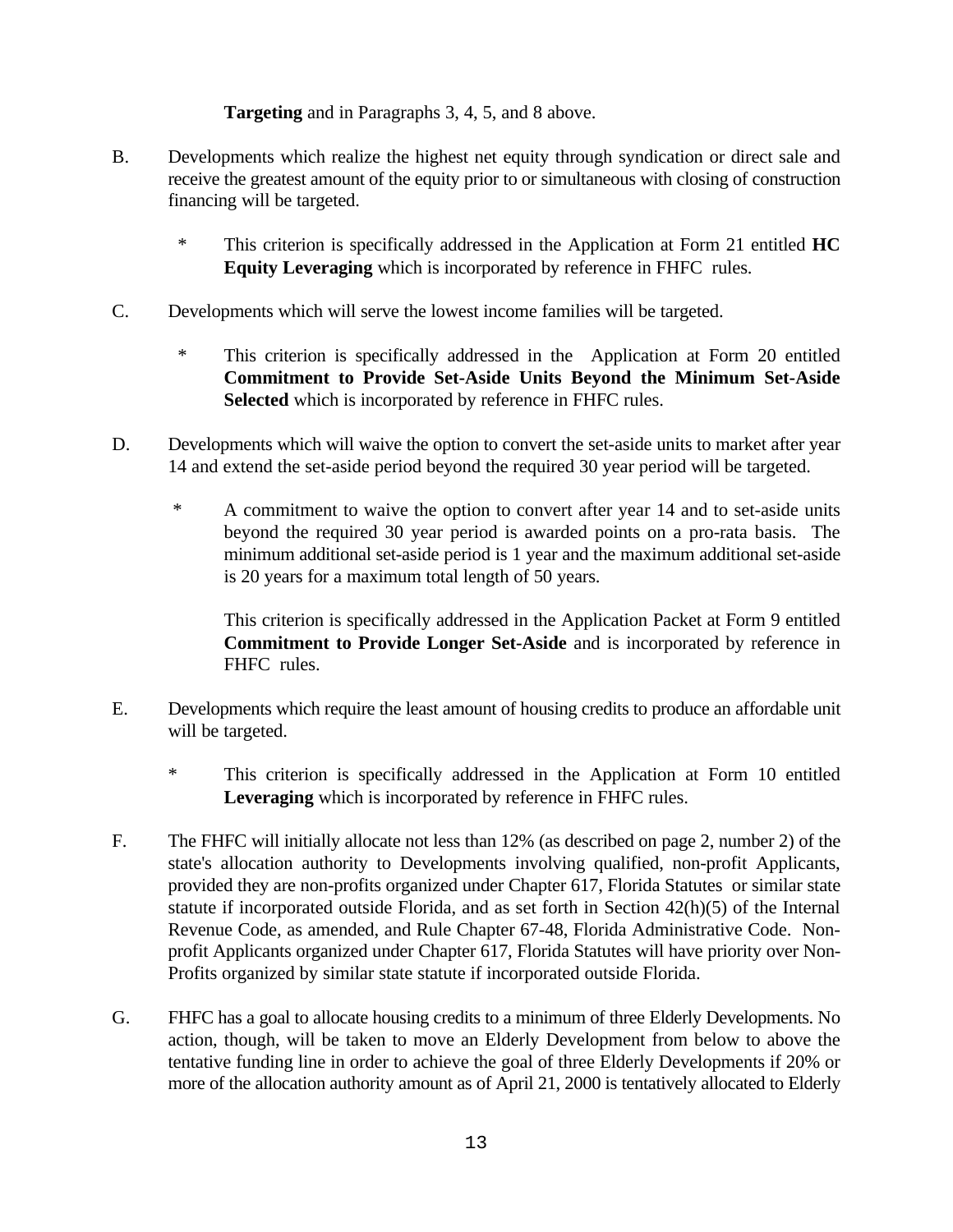Developments already above the tentative funding line. If an Elderly Development meeting threshold has to be brought from below to above the tentative funding line to meet this objective, then priority will go to the highest scoring Elderly Development located in a county different than those Elderly Developments already above the tentative funding line.

- H. In the event Developments have to be brought from below the tentative funding line to above the line in order to meet special targeting then the Developments will be moved into the funding range by first selecting an Elderly Application, then a Farmworker/Commercial Fishing Worker, then an Urban In-Fill. If funds remain, this sequence, excluding Farmworker/Commercial Fishing Worker, will be repeated as necessary until all available allocation authority is used.
- I. Provided they are consistent with the QAP, the decisions of the Board of Directors of FHFC regarding Binding Commitments or the allocation of housing credits are solely within the discretion of the Board and shall be considered final.

### **III. Application of the Plan to Bond Financed and Noncycle Developments**

- A. Bond Financed Developments:
	- \* Developments financed with tax-exempt bonds are required to meet FHFC minimum housing credit guidelines to qualify and be eligible for a housing credit analysis. If 50% or more of a Development's financing is from tax exempt bonds, the housing credits are issued at the federal level rather than as part of the State's allocation authority and these Developments are not subject to the FHFC ranking and scoring process as set forth in sections I and II above; however, they must meet the minimum threshold criteria, as follows:

Developments that received tax-exempt bonds issued by the Florida Housing Finance Corporation prior to January 1, 2000 will be deemed to have met the minimum threshold criteria upon FHFC receipt and acceptance of Forms 1, 2, 7, 8, 9, 20, 21, 22, 23, and 24 of the Application.

Developments that received tax-exempt bonds issued by the Florida Housing Finance Corporation after December 31, 1999 will be deemed to have met the minimum threshold criteria by successfully completing a request for housing credits in their bond Application.

All other bond-financed Developments must meet minimum threshold requirements, as specifically outlined on page one of the QAP and must submit a complete Housing Credit Application by the date specified in Chapter 67-48, Florida Administrative Code.

These bond-financed Developments **are** subject to all other provisions of Chapter 67- 48, Florida Administrative Code including, but not limited to, the compliance monitoring requirements set forth in section IV of this plan below.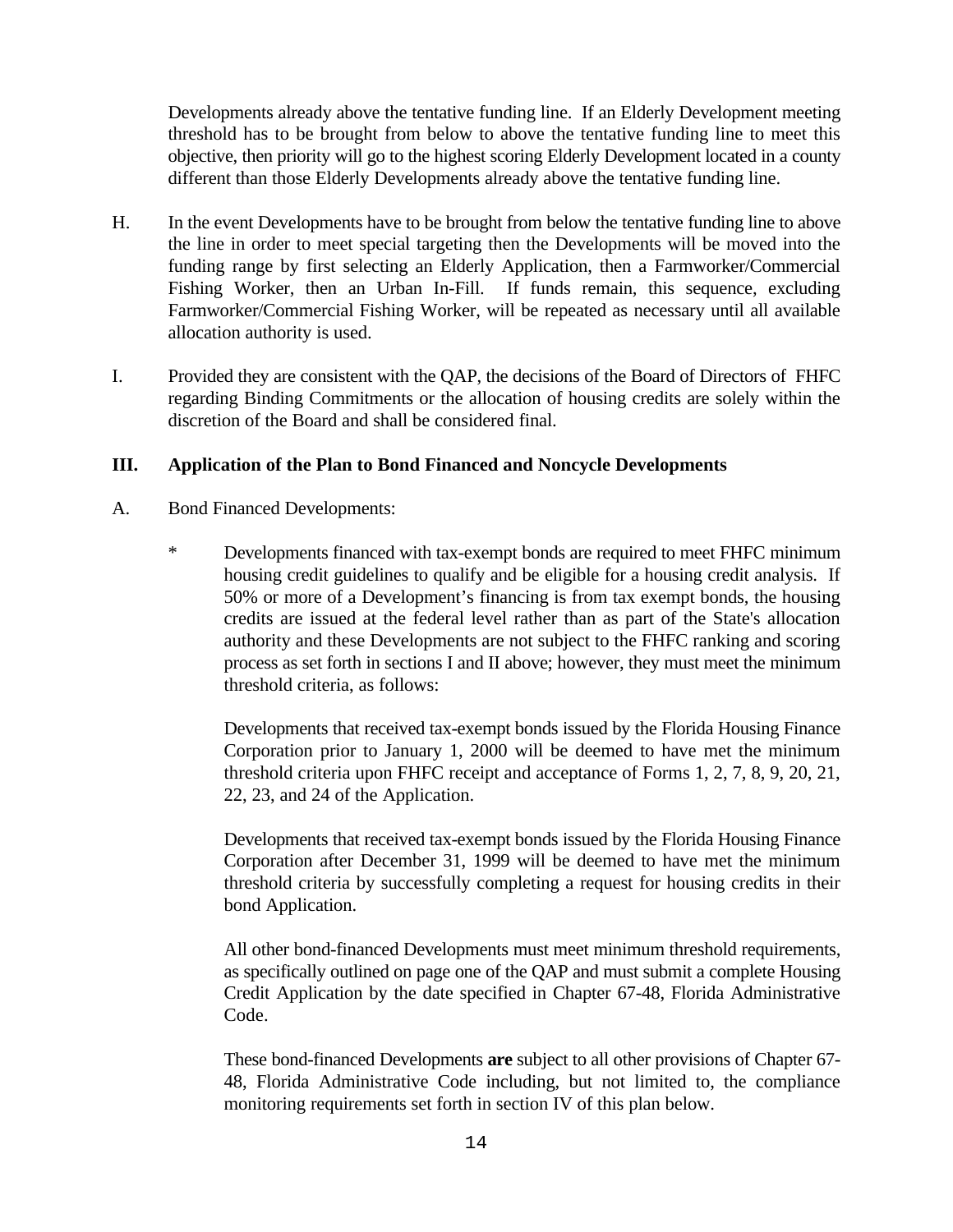- B. Noncycle Developments:
	- \* If time constraints preclude the conduct of an additional open credit allocation cycle and housing credit authority remains available to FHFC after the allocation of credits to all Developments which (i) apply in an open credit allocation cycle, (ii) meet the minimum threshold requirements, and (iii) are evaluated in accordance with the criteria set forth in I and II above, FHFC may allocate credit to any Development which meets the minimum threshold requirements stated in the QAP.

# **IV. Compliance**

- A. All housing credit Developments will be monitored by FHFC or its appointee. Detailed compliance requirements are set forth in the program rules of 67-48, Florida Administrative Code and in 26 CFR Parts 1 and 602.
	- \* FHFC, or its legal representative, shall conduct on-site Development inspections periodically.
	- \* FHFC will monitor USDA-RD (formerly FmHA) Developments in conjunction with USDA-RD (formerly FmHA) headquarters.
	- \* FHFC, or its legal representative, may conduct additional on-site Development inspections at any time during the compliance period without prior notice to the affected housing credit recipient(s).
- B. All Housing Credit recipients shall submit a certified Annual Report to include the number of Set-Aside Units and the rents assessed for these units. Occupancy reports must be submitted and shall include an accounting of the Set-Aside Units. Income certifications for each new tenant in a set-aside unit since the last report and recertifications of existing tenants in set-aside units, must be attached.
	- \* All housing credit recipients shall maintain as part of the official Development records, income certification and verification information of the low, very- low income tenants.
- C. FHFC shall have access to all official Development records at any reasonable time.
	- \* All official tenant records or complete copies of all official tenant records must be maintained within 50 miles of the Development.
- D. FHFC shall promptly notify the Internal Revenue Service of any Development non-compliance in relation to Section 42 of the Code and all other related applicable federal regulations.